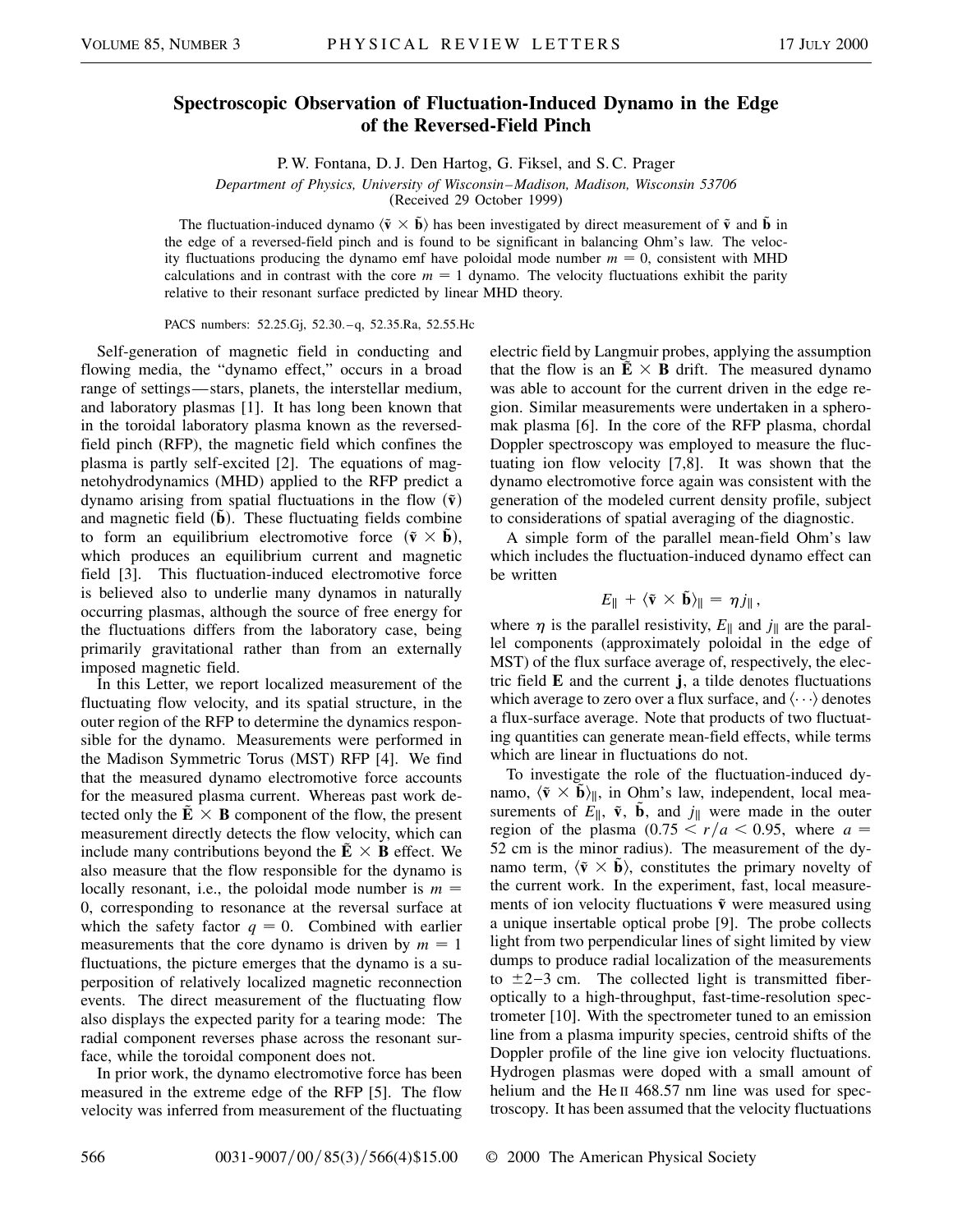of helium ions reflect those of the bulk; it has furthermore been assumed that the ion velocity accurately represents the single-fluid plasma velocity which appears in Ohm's law (i.e., that  $m_e v_e \ll m_i v_i$ ).

The optical probe's two lines of sight provide simultaneous measurements of the radial and toroidal components of the plasma velocity,  $\tilde{v}_r$  and  $\tilde{v}_t$ , the quantities which arise in the parallel component of  $\langle \tilde{\mathbf{v}} \times \tilde{\mathbf{b}} \rangle$  (i.e.,  $\langle \tilde{\mathbf{v}}_r \tilde{\mathbf{b}}_t \rangle - \langle \tilde{\mathbf{v}}_t \tilde{\mathbf{b}}_r \rangle$ ). To obtain the complete dynamo product,  $\tilde{v}_r$  and  $\tilde{v}_t$  were correlated with  $\bar{b}_t$  and  $\bar{b}_r$ , respectively; the magnetic fields were obtained from a multicoil magnetic probe mounted at the same toroidal and radial locations as the optical probe, separated from it poloidally by 18°. Thus the velocity and magnetic fluctuation measurements are close together and sample approximately the same flux surface.

The induced electric field profile  $E_{\parallel}(r)$  was obtained from the poloidal surface loop voltage  $V_L$  corrected for the flux change inside the torus but outside the radius of the electric field measurement; thus,

$$
E_{\parallel}(r) = \frac{V_L}{2\pi r} - \frac{1}{r} \frac{\partial}{\partial t} \int_r^a B_t(r')r' dr'.
$$

The  $B_t(r)$  profile was determined with an additional insertable magnetic pickup coil, and circular, axially symmetric flux surfaces have been assumed.

The current profile  $j(x)$  was obtained using an insertable Rogowski coil [11]. The plasma resistivity  $\eta$  was not directly measured, since measurements of local effective ion charge state *Z*eff were not available. However, at the low electron temperature  $(<50$  eV as measured by Langmuir probes) of the edge plasma in MST, the probability of stripping impurity ions to high charge states is small; hence, a Z<sub>eff</sub> as high as 2 is unlikely. For the present comparison, then, a  $Z_{\text{eff}}$  of 1.5 has been assumed and  $\eta$ is calculated from Spitzer's formula [12]. Since the contribution of the current term in Ohm's law is modest, the uncertainty in the estimated resistivity does not affect the conclusions which follow in this Letter.

Spontaneous generation of toroidal magnetic field in MST, as in some other RFP's, occurs in cyclical discrete dynamo events (sometimes referred to as sawtooth oscillations) [13,14]. Each cycle is usefully divided into three phases: first, a quiescent period with low levels of fluctuations and slow changes in the plasma magnetic fields, then a rising phase of the dynamo event during which fluctuations increase and the magnetic field rises rapidly, and finally a decay phase as the plasma returns to its original equilibrium (Fig. 1). All terms in the parallel Ohm's law are small in the quiescent phase but become significant as fluctuations increase during the dynamo event itself. These repeatable discrete events therefore provide convenient access to the study of the dynamics of the RFP dynamo. Ensembles of hundreds of similar dynamo events were selected at each radial insertion and controlled for plasma current, line-averaged density, and reversal parameter prior to the event. The plasmas studied were of relatively low current,  $I_p \approx 210$  kA, with density  $\bar{n} \approx 1.0 \times 10^{19} / \text{m}^3$ .

At large radii the measured dynamo product balances Ohm's law extremely well (Fig. 2). This measurement is qualitatively consistent with earlier dynamo measurements using Langmuir probes [5]. The electric field  $E_{\parallel}$  is negligible during the quiescent phase, while  $\langle \tilde{\mathbf{v}} \times \tilde{\mathbf{b}} \rangle_{\parallel}$  approximately accounts for  $\eta j_{\parallel}$  and both are small. As the velocity and magnetic fluctuations increase during the rising phase, both  $\langle \tilde{\mathbf{v}} \times \tilde{\mathbf{b}} \rangle_{\parallel}$  and  $E_{\parallel}$  rise to about 10 V/m; the two terms cancel while  $\eta j_{\parallel}$  remains small. In the decay phase the current magnitude rises modestly and compensates for a slight decrease in the magnitude of the fluctuation term to continue to balance  $E_{\parallel}$ . Finally all three terms return to their low, pre-dynamo-event level.

A plot of  $\langle \tilde{\mathbf{v}} \times \tilde{\mathbf{b}} \rangle_{\parallel}$  overlaid with  $\eta j_{\parallel} - E_{\parallel}$  at  $r/a =$ 0.92 [Fig. 2(b)] reveals two interesting characteristics of the dynamics of parallel Ohm's law. The first is the significant contribution of the fluctuation-induced dynamo in balancing the process. Indeed, the contribution of the parallel current term in Ohm's law is surprisingly small, while the dynamo balances a large induced  $E_{\parallel}$ , particularly during the rising phase of the dynamo event. The second observation is the remarkable agreement in time dependence between the two plots, particularly during the decay phase of the dynamo event cycle, when  $\eta j_{\parallel}$  becomes significant. Comparing  $\langle \tilde{\mathbf{v}} \times \tilde{\mathbf{b}} \rangle_{\parallel}$  with  $-E_{\parallel}$  alone does not yield nearly such good agreement during this part of the cycle.



FIG. 1. The dynamo event cycle in MST. (i) Quiescent phase. (ii) Rising phase. (iii) Decay phase. Shown are (a) the toroidal magnetic field flux in the plasma  $B_t$ , (b) the amplitude of the toroidal (heavy line) and radial (light line) velocity fluctuations, and (c) the amplitude of the toroidal (heavy line) and radial (light line) magnetic field fluctuations.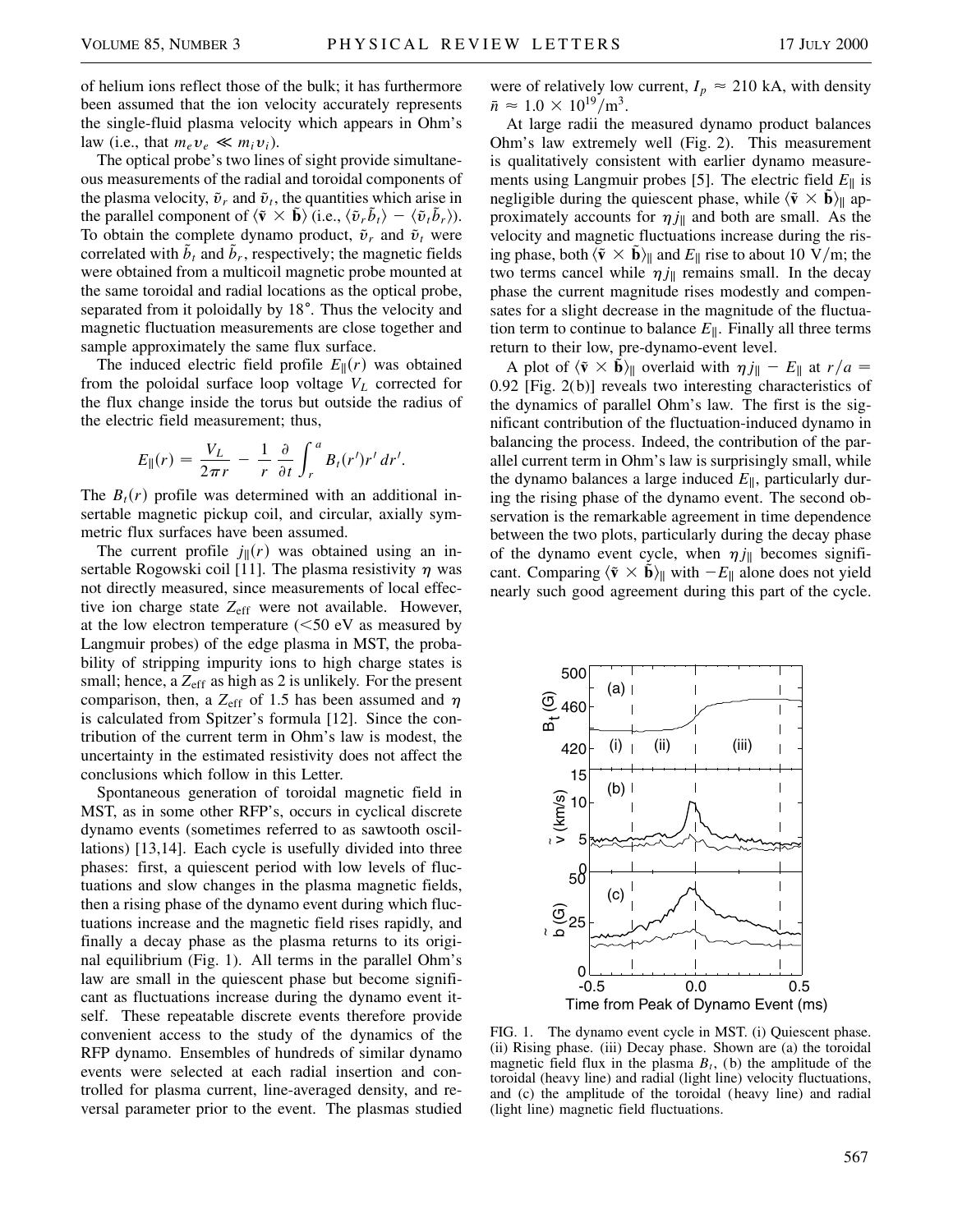

FIG. 2. Ohm's law during a dynamo event cycle. (a) The parallel electric field  $E_{\parallel}$ , fluctuation-induced dynamo  $\langle \tilde{\mathbf{v}} \times \tilde{\mathbf{b}} \rangle_{\parallel}$ , and  $\eta j_{\parallel}$  with  $Z_{\text{eff}}$  of 1, 1.5, and 2. (b)  $\eta j_{\parallel} - E_{\parallel}$  and  $\langle \tilde{\mathbf{v}} \times \tilde{\mathbf{b}} \rangle_{\parallel}$ with  $Z_{\text{eff}} = 1.5$ , showing good time-dependent agreement.

The assumption that  $\eta$  does not change much during the dynamo event cycle is validated by this observation.

At  $r/a$  of 0.87 to 0.90 the agreement of  $\langle \tilde{\mathbf{v}} \times \tilde{\mathbf{b}} \rangle_{\parallel}$ with  $\eta j_{\parallel} - E_{\parallel}$  continues to be good (Fig. 3), although slight discrepancies begin to appear just at the peak of the dynamo event, possibly indicating a slight increase of plasma resistivity or a contribution from other effects (such as a Hall effect,  $\mathbf{\tilde{j}} \times \mathbf{\tilde{b}}$ , not measured). However, at  $r/a < 0.85$  (deeper than the reversal surface), the dynamo term virtually disappears. This is true despite the fact that the magnitudes of  $\tilde{v}_r$ ,  $\tilde{v}_t$ ,  $\tilde{b}_r$ , and  $\tilde{b}_t$  individually remain large.

Separation of the dynamo product into its two constituent terms  $\tilde{v}_r \tilde{b}_t$  and  $\tilde{v}_t \tilde{b}_r$  reveals that at large radii both



FIG. 3. Comparison of  $\langle \tilde{\mathbf{v}} \times \tilde{\mathbf{b}} \rangle_{\parallel}$  (light line) with  $\eta j_{\parallel} - E_{\parallel}$ (heavy line) during a dynamo event cycle at  $r/a$  of (a) 0.92, (b) 0.88, (c) 0.85, and (d) 0.81.



FIG. 4. Dynamo terms  $\tilde{v}_r \tilde{b}_t$  (heavy line) and  $\tilde{v}_t \tilde{b}_r$  (light line) at (a)  $r/a = 0.92$  and (b)  $r/a = 0.81$ .

terms contribute to the dynamo. Deeper than the reversal surface, however, the  $\tilde{v}_r b_t$  component changes sign and becomes an antidynamo (opposite in direction to the current), competing with  $\tilde{v}_t b_r$  and effectively canceling the net dynamo effect (Fig. 4). Correlations of each fluctuating quantity with a reference signal from magnetic coils at the edge of MST show that  $\tilde{v}_t$ ,  $\tilde{b}_r$ , and  $\tilde{b}_t$  maintain their phase with radius, while  $\tilde{v}_r$  flips phase by  $\pi$  radians at the reversal surface, producing the change in sign of the  $\tilde{v}_r \tilde{b}_t$ contribution (Fig. 5).

The toroidal mode spectrum of the dynamo fluctuations was determined by correlating each relevant fluctuating quantity with each of the magnetic modes resolved by a toroidal array of 32 magnetic pickup coils distributed evenly around the inner wall of MST, yielding components of mode number  $n = 1$  to 15. The mode spectrum of either component of the velocity fluctuations shows low correlations with the  $n = 6, 7$ , and 8 global modes, while the correlations with the  $n = 1$  and  $n = 2$  modes are significant (Fig. 6). The *q* profile known to exist in MST predicts



FIG. 5. Relative phase of  $\tilde{v}_r$  with radius.